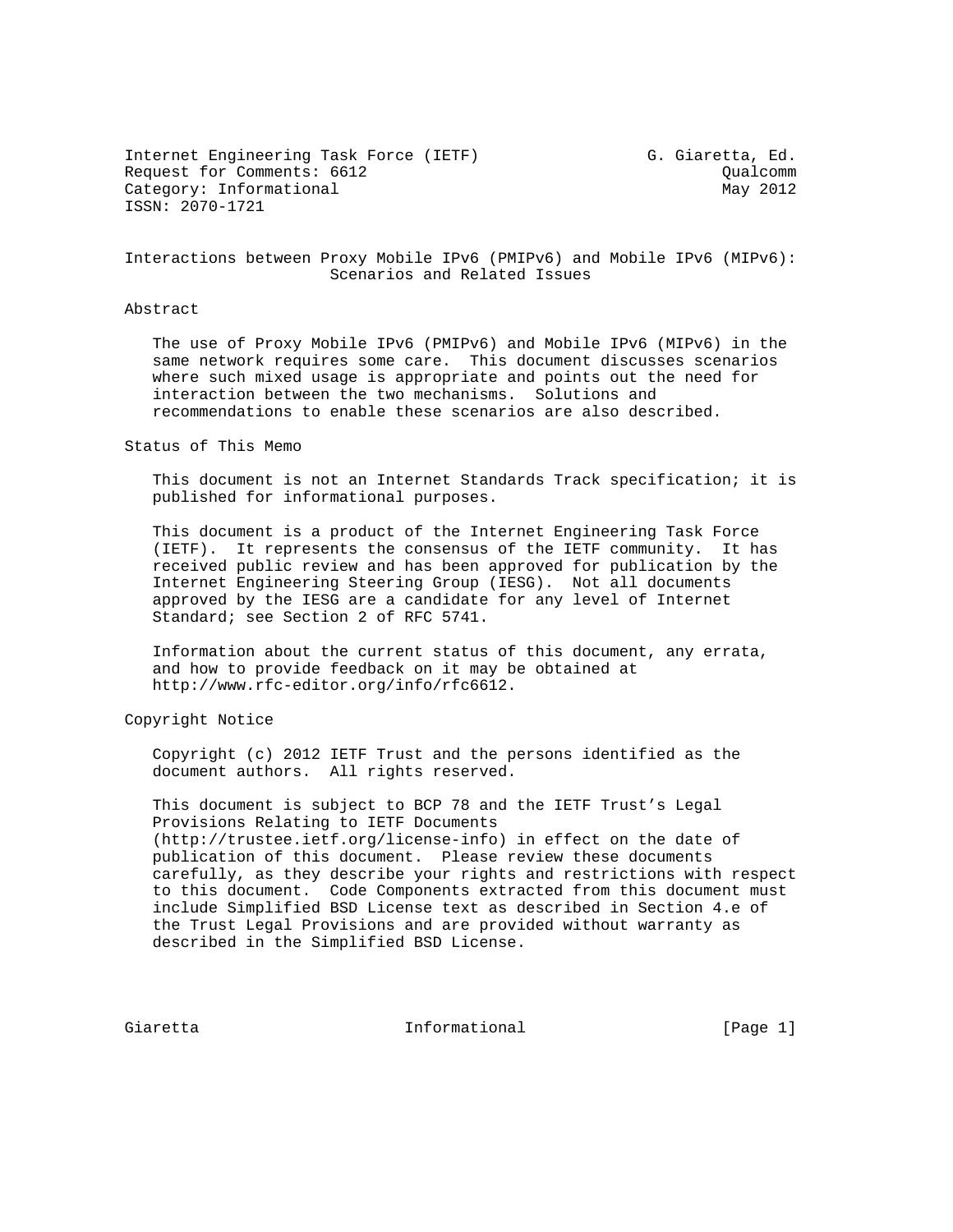This document may contain material from IETF Documents or IETF Contributions published or made publicly available before November 10, 2008. The person(s) controlling the copyright in some of this material may not have granted the IETF Trust the right to allow modifications of such material outside the IETF Standards Process. Without obtaining an adequate license from the person(s) controlling the copyright in such materials, this document may not be modified outside the IETF Standards Process, and derivative works of it may not be created outside the IETF Standards Process, except to format it for publication as an RFC or to translate it into languages other than English.

# Table of Contents

| 2. |                                                   |
|----|---------------------------------------------------|
|    | 3. Overview of the Scenarios and Related Issues 4 |
|    |                                                   |
|    |                                                   |
|    |                                                   |
|    |                                                   |
|    | 4.1. Solutions Related to Scenario A.1 11         |
|    | 4.2. Solutions Related to Scenario A.2 13         |
|    | 4.2.1. Mobility from a PMIPv6 Domain to a         |
|    | Non-PMIPv6 Domain 14                              |
|    | 4.2.2. Mobility from a Non-PMIPv6 Domain to a     |
|    |                                                   |
|    | 4.3. Solutions Related to Scenario B 15           |
|    |                                                   |
|    |                                                   |
| 7. |                                                   |
|    |                                                   |
|    |                                                   |
|    |                                                   |
|    |                                                   |

## 1. Introduction

 Proxy Mobile IPv6 (PMIPv6) [RFC5213] is a network-based IP mobility protocol standardized by the IETF. In some deployment scenarios, this protocol will be deployed together with Mobile IPv6 (MIPv6) [RFC6275], for example, with PMIPv6 as local mobility protocol and MIPv6 as global mobility protocol. While the usage of a local mobility protocol should not have implications on how global mobility is managed, since PMIPv6 is partially based on MIPv6 signaling and data structure, some considerations are needed to understand how the protocols interact and how the different scenarios can be enabled.

Giaretta 10 Informational 1996 [Page 2]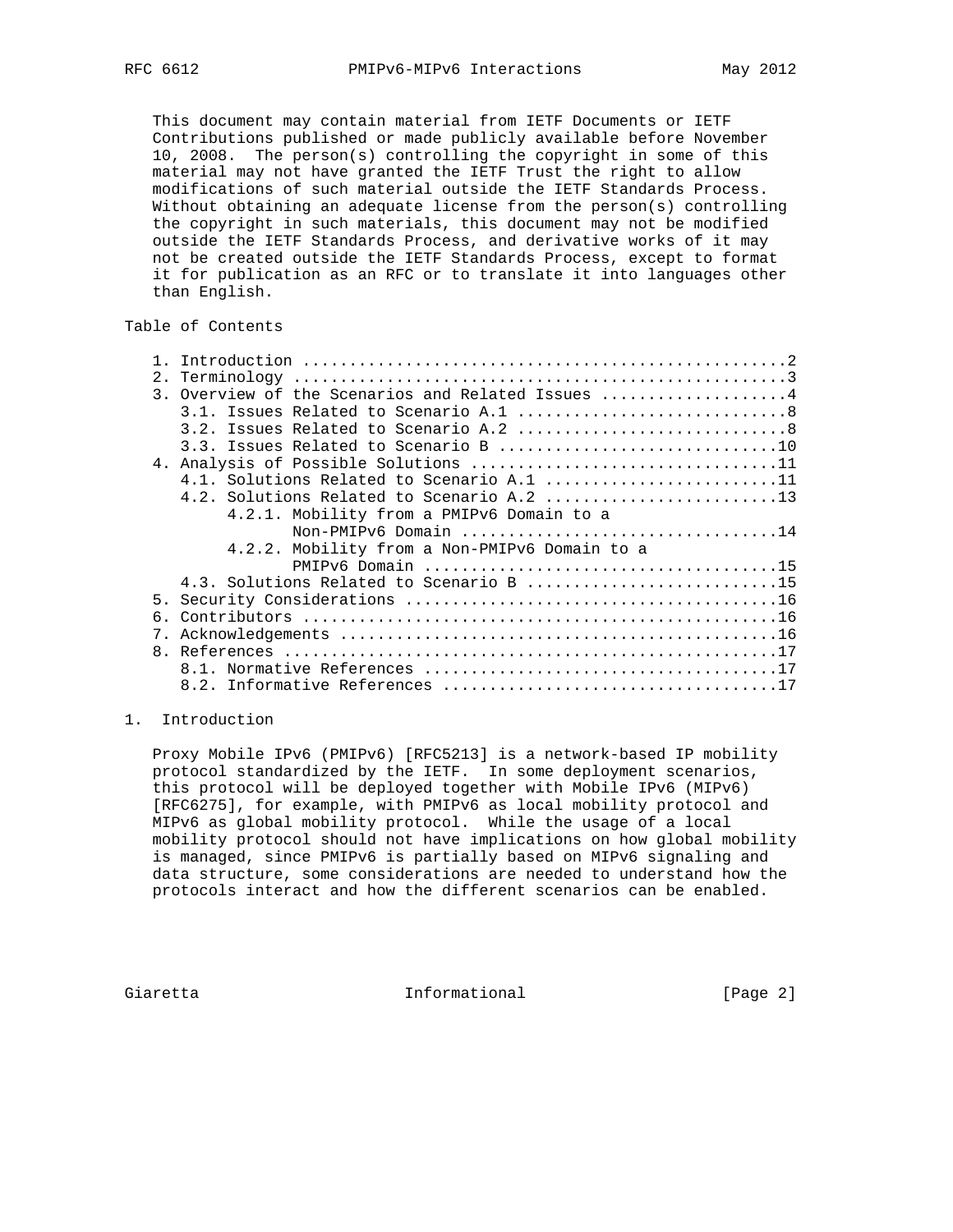Some standardization fora are also investigating more complex scenarios where the mobility of some nodes is handled using Proxy Mobile IPv6, while other nodes use Mobile IPv6; or the mobility of a node is managed in turn by a host-based and a network-based mechanism. This also needs to be analyzed as a possible deployment scenario.

 This document provides a taxonomy of the most common scenarios that require direct interaction between MIPv6 and PMIPv6. The list is not meant to be exhaustive. Moreover, this document presents and identifies most of the issues pertaining to these scenarios and discusses possible means and mechanisms that are recommended to enable them.

2. Terminology

 General mobility terminology can be found in [RFC3753]. The following acronyms are used in this document:

- o AR (Access Router): first hop router
- o BCE (Binding Cache Entry): an entry of the MIPv6 or PMIPv6 binding cache
- o LMA (Local Mobility Anchor): the PMIPv6 mobility anchor as specified in [RFC5213]
- o MAG (Mobility Access Gateway): the PMIPv6 client as specified in [RFC5213]
- o MN-HoA: the Home Address (HoA) of a Mobile Node (MN) in a PMIPv6 domain
- o MN-HNP: the IPv6 prefix that is always present in the Router Advertisements that the MN receives when it is attached to any of the access links in that PMIPv6 domain (MN-HoA always belongs to this prefix.)
- o MIPv6-HoA: the HoA the MN includes in MIPv6 Binding Update messages
- o MIPv6-CoA: the Care-of Address the MN includes in MIPv6 Binding Update messages

Giaretta 10 Informational 1992 [Page 3]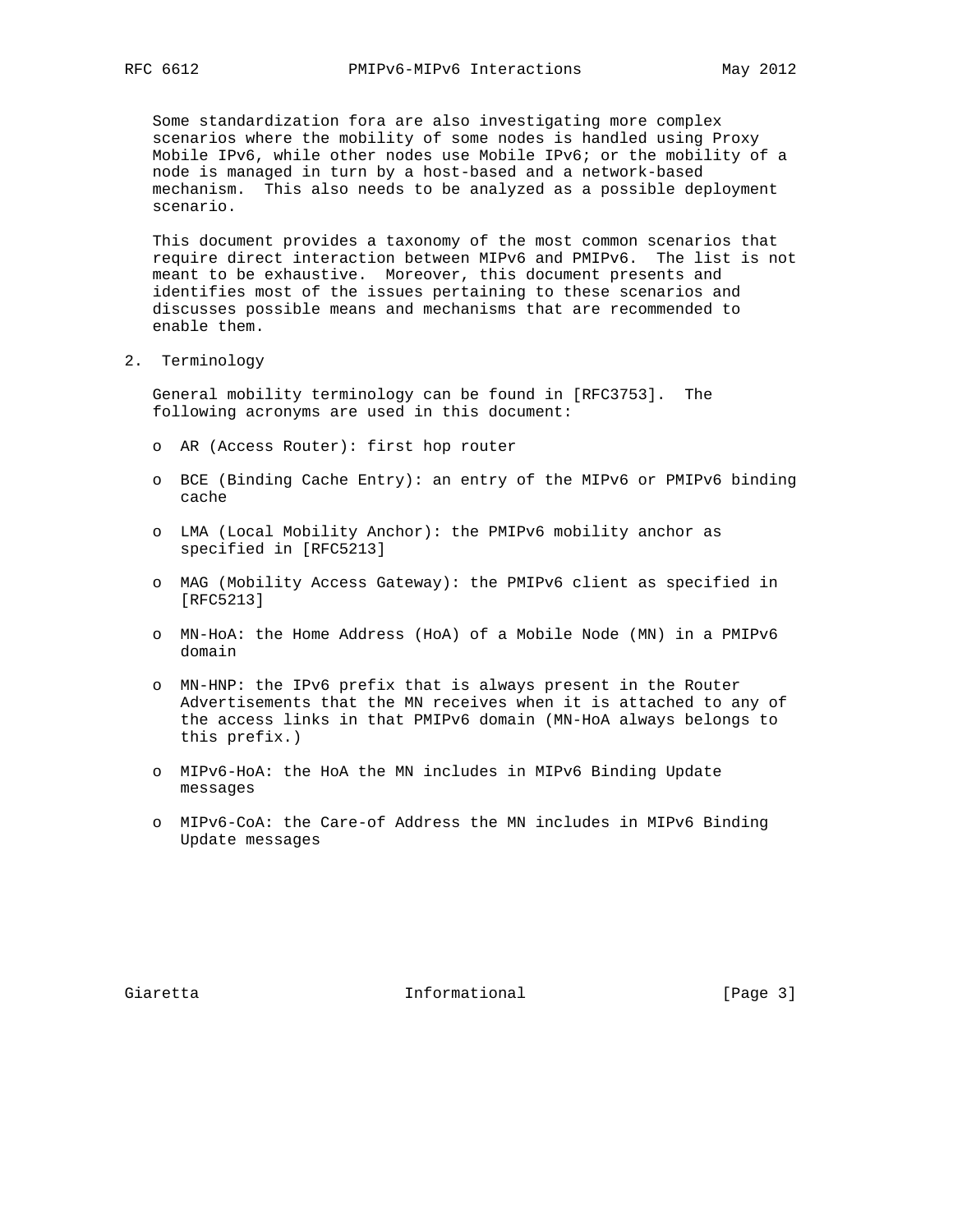## 3. Overview of the Scenarios and Related Issues

 Several scenarios can be identified where MIPv6 and PMIPv6 are deployed in the same network. This document not only focuses on scenarios where the two protocols are used by the same MN to manage local and global mobility but also investigates more complex scenarios where the protocols are more tightly integrated or where there is a coexistence of nodes that do or do not implement MIPv6.

 In particular, the scenario space can be split into hierarchical deployments and alternative deployments of Mobile IP (MIP) and Proxy Mobile IP (PMIP). Hierarchical deployments are scenarios where the two mobility protocols are used in the same network in a hierarchical manner for global and local mobility management. Alternative deployments are scenarios where only one of the two protocols is used for mobility management of a given MN.

The following hierarchical scenarios are identified:

 Scenario A.1: In this scenario, PMIPv6 is used as a network-based local mobility management protocol whereas MIPv6 is used as a global mobility management protocol. This interaction is very similar to the interaction between Hierarchical Mobile IPv6 (HMIPv6) and MIPv6 [RFC5380]; MIPv6 is used to manage mobility among different access networks, while the mobility within the access network is handled by PMIPv6. The address managed by PMIPv6 (i.e., the MN-HoA) is registered as the Care-of Address by the MN at the Home Agent (HA). This means that the HA has a BCE for MIPv6-HoA that points to the MN-HoA.

Giaretta **Informational Informational** [Page 4]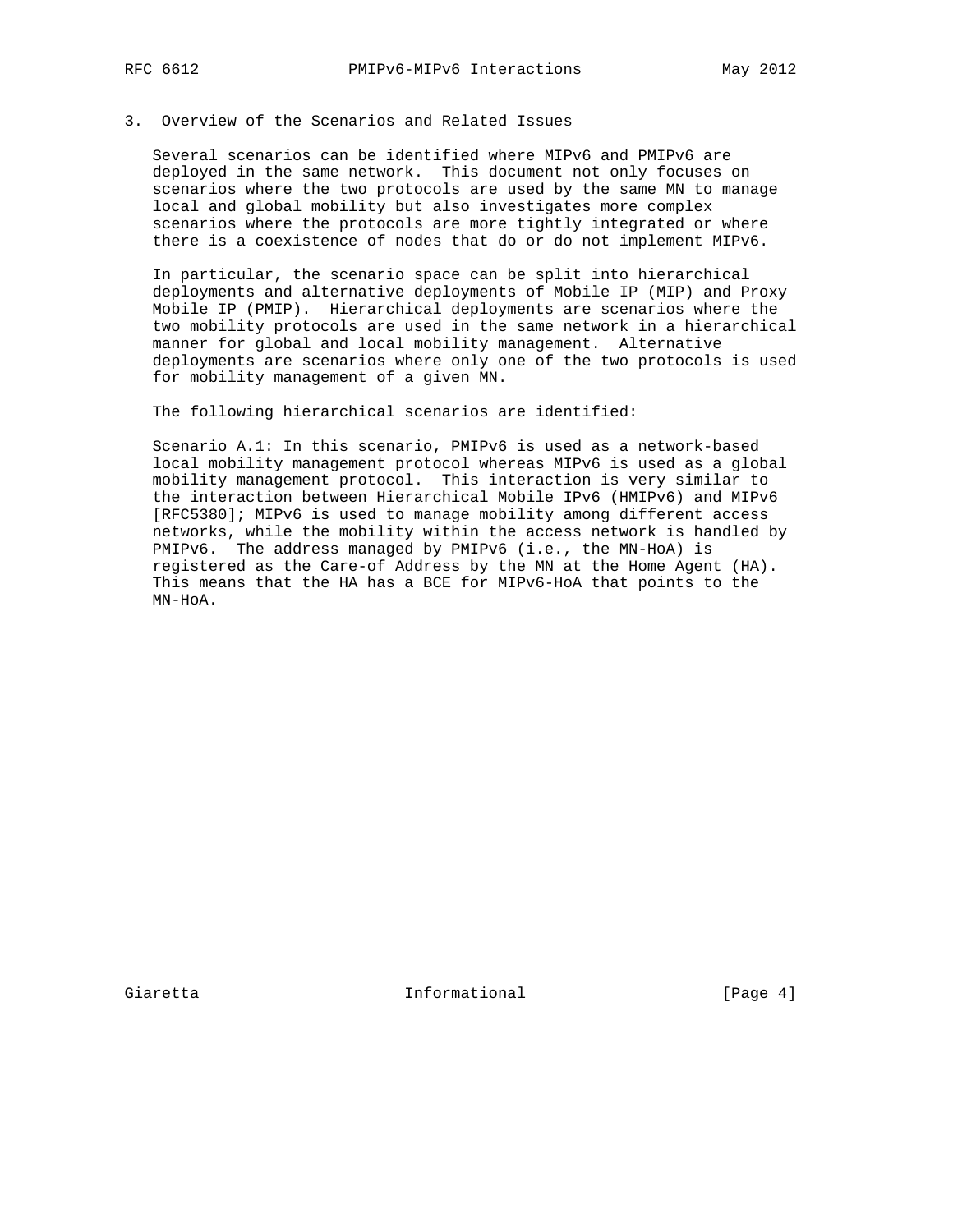

The following figure illustrates this scenario.

Figure 1: Scenario A.1

 Scenario A.2: In this scenario, the MN is moving across different access networks, some of them supporting PMIPv6 and some others not supporting it. Therefore, the MN is roaming from an access network where the mobility is managed through a network-based solution to an access network where a host-based management (i.e., Mobile IPv6) is needed. This scenario may have different sub-scenarios depending on the relations between the MIPv6 home network and the PMIPv6 domain. The following figure illustrates an example of this scenario, where the MN is moving from an access network where PMIPv6 is supported (i.e., MAG functionality is supported) to a network where PMIPv6 is not supported (i.e., MAG functionality is not supported by the AR). This implies that the home link of the MN is actually a PMIPv6 domain. In this case, the MIPv6-HoA is equal to the MN-HoA (i.e., the address managed by PMIPv6).

Giaretta 10 Informational 1996 [Page 5]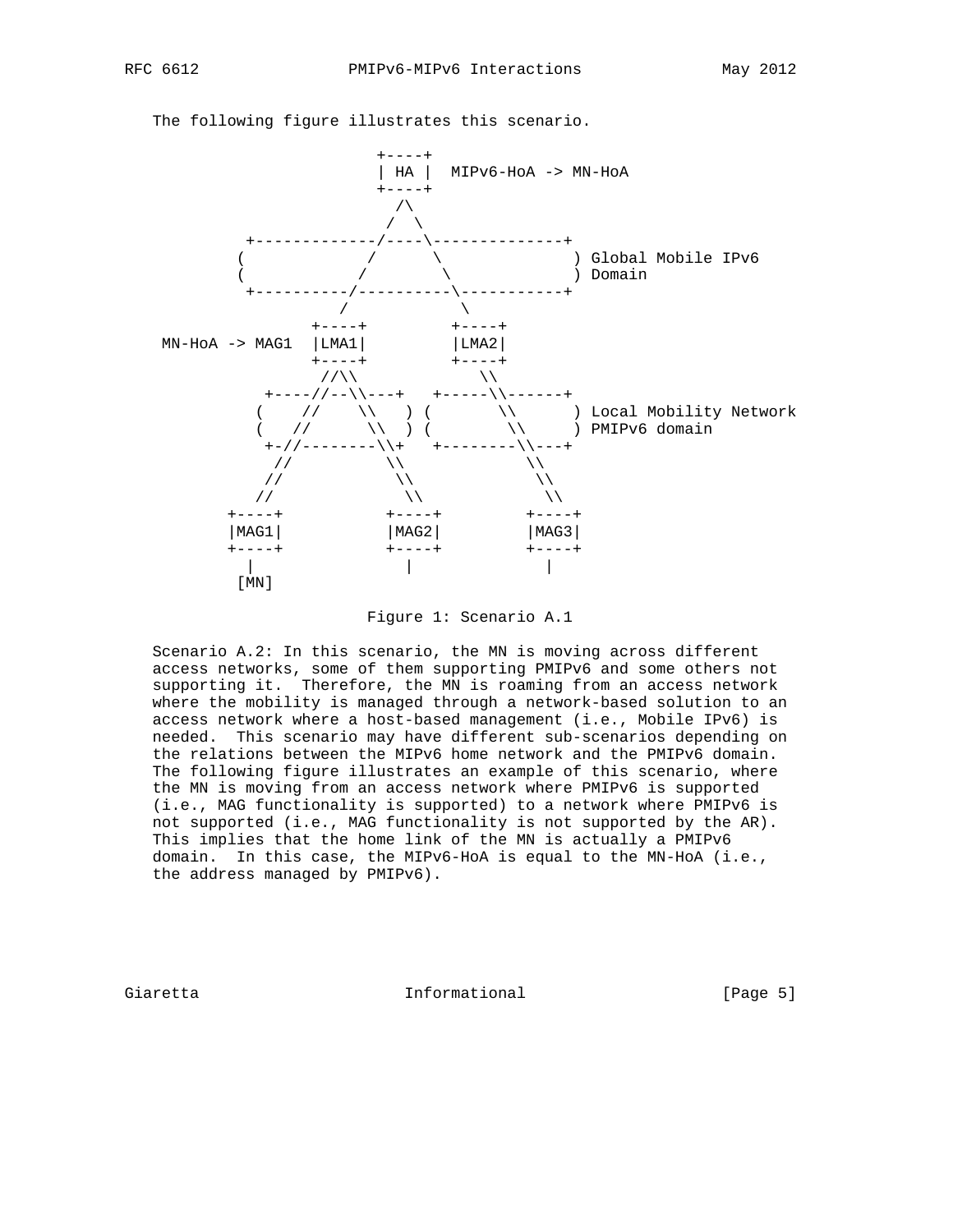

Figure 2: Scenario A.2

 In the scenario illustrated in Figure 2, the non-PMIPv6 domain can actually also be a different PMIPv6 domain that handles a different MN\_HoA. The following figure illustrates this sub-case: the MIPv6- HoA is equal to the MN\_HoA; however, when the MN hands over to MAG3, it gets a different IP address (managed by LMA2 using PMIPv6) and registers it as a MIPv6 CoA.

Giaretta 1nformational [Page 6]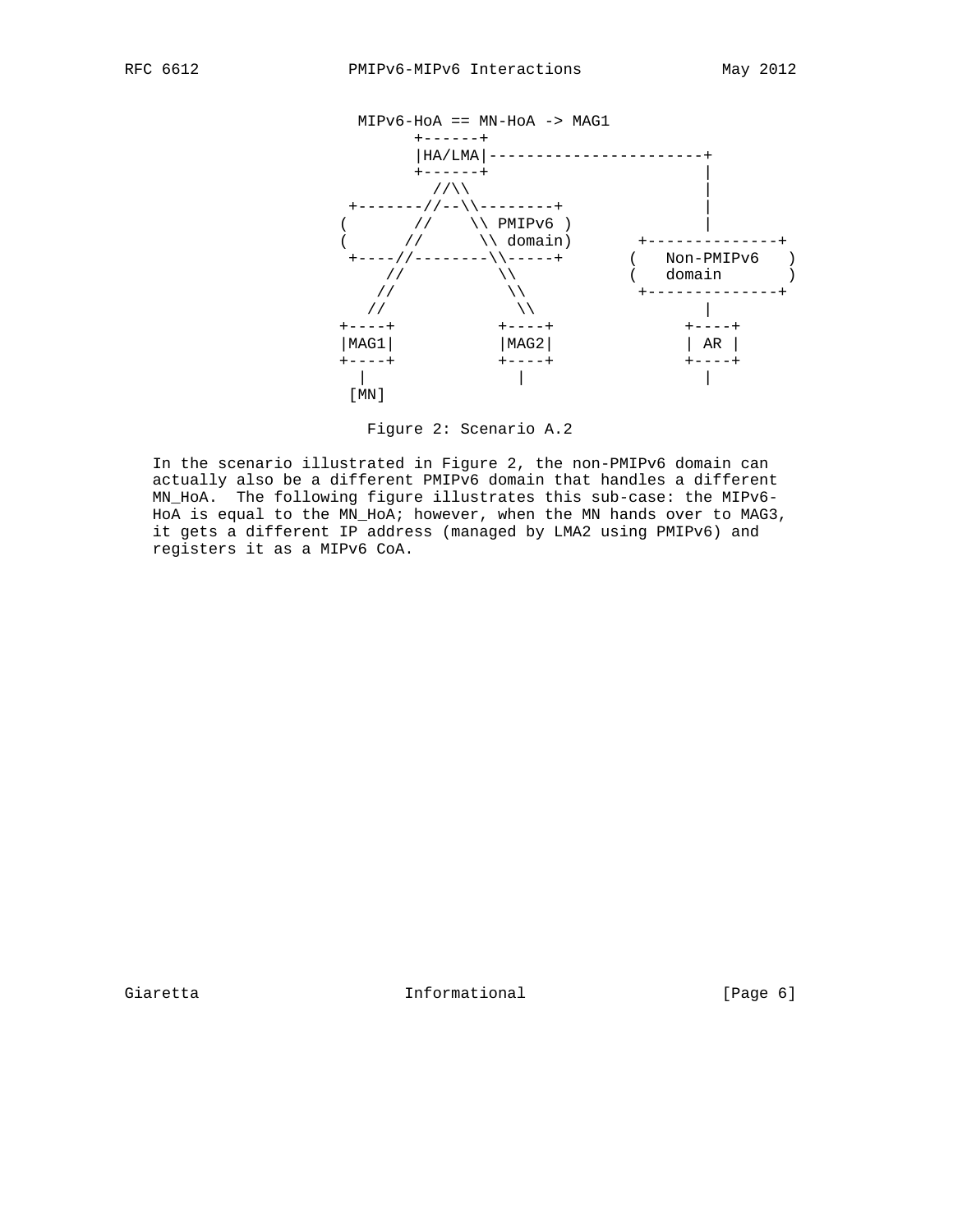



Figure 3: Scenario A.2 with Visited PMIPv6 Domain

The following alternative deployment has been identified:

 Scenario B: In this scenario, some MNs use MIPv6 to manage their movements while others rely on a network-based mobility solution provided by the network as they don't support Mobile IPv6. There may

Giaretta 10 Informational [Page 7]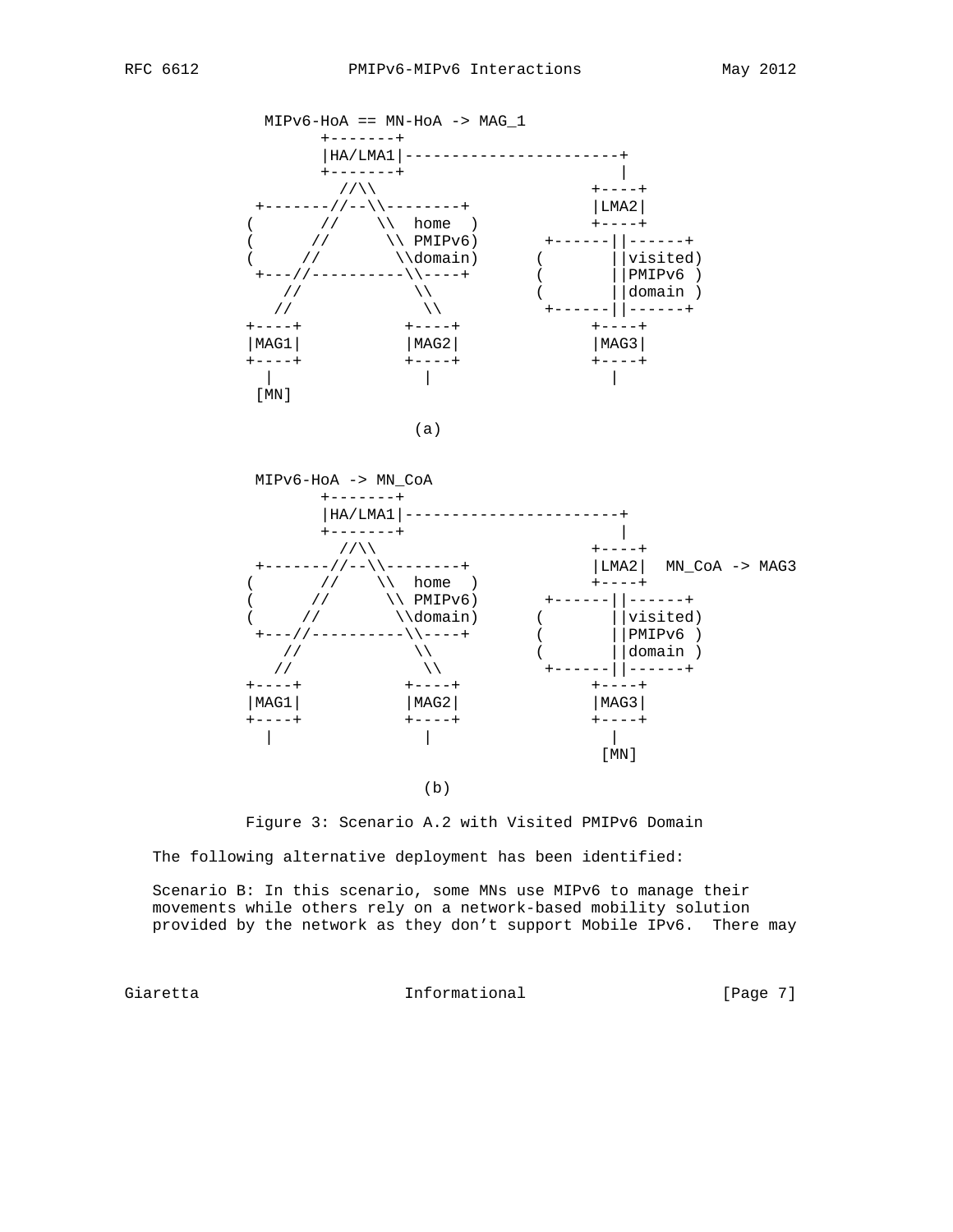be a common mobility anchor that acts as MIPv6 Home Agent and PMIPv6 LMA, depending on the type of the node as depicted in the figure. However, the LMA and HA can also be separated, and this has no impact on the mobility of the nodes.



Figure 4: Scenario B

 Note that some of the scenarios can be combined. For instance, Scenario B can be combined with Scenario A.1 or Scenario A.2.

 The following sections describe some possible issues for each scenario. Respective recommendations are described in Section 4.3. The specifications considered as a baseline for the analysis are the following: [RFC6275], [RFC4877], and [RFC5213].

3.1. Issues Related to Scenario A.1

 This scenario is very similar to other hierarchical mobility schemes, including an HMIPv6-MIPv6 scheme. No issues have been identified in this scenario. Note that a race condition where the MN registers the CoA at the HA before the CoA is actually bound to the MAG at the LMA is not possible. The reason is that per the PMIPv6 specification [RFC5213], the MAG does not forward any packets sent by the MN until the PMIPv6 tunnel is up, regardless the mechanism used for address allocation.

 Section 4.1 describes one message flow in case PMIPv6 is used as a local mobility protocol and MIPv6 is used as a global mobility protocol.

3.2. Issues Related to Scenario A.2

 This section highlights some considerations that are applicable to scenario A.2.

Giaretta 1nformational [Page 8]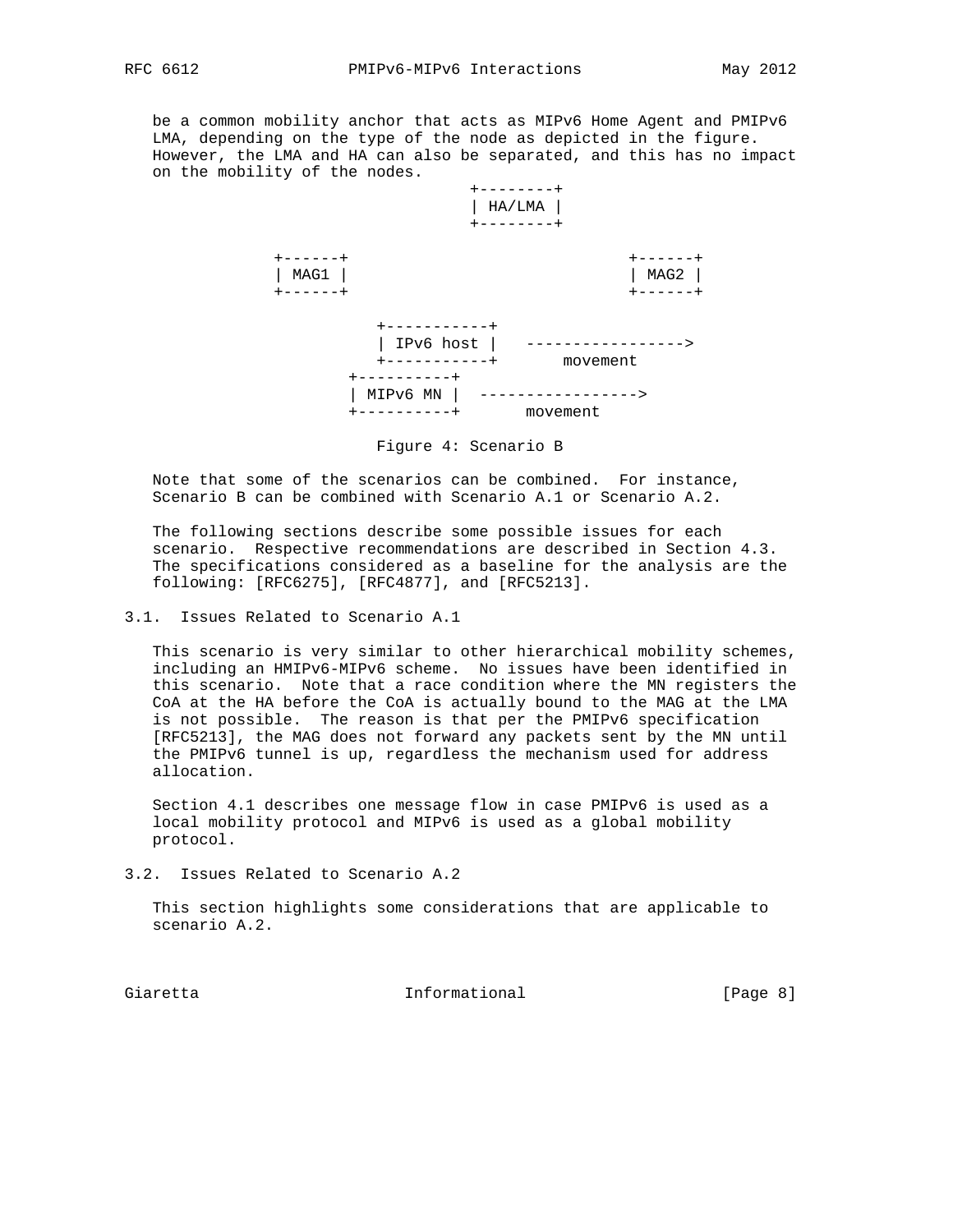- 1. HoA management and lookup key in the binding cache
	- \* In MIPv6 [RFC6275], the lookup key in the binding cache is the HoA of the MN. In particular, the base specification [RFC6275] doesn't require the MN to include any identifier, such as the MN-ID [RFC4283], in the Binding Update message other than its HoA. As described in [RFC4877], the identifier of the MN is known by the Home Agent after the Internet Key Exchange Protocol (IKEv2) exchange, but this is not used in the MIPv6 signaling or as a lookup key for the binding cache. On the other hand, as specified in [RFC5213], a Proxy Binding Update contains the home prefix of the MN, the MN-ID and does not include the HoA of the MN (since it may not be known by the MAG and consequently by the HA/LMA). The lookup key in the binding cache of the LMA is either the home prefix or the MN-ID. This implies that lookup keys for MIPv6 and PMIPv6 registrations are different. Because of that, when the MN moves from its home network (i.e., from the PMIPv6 domain) to the foreign link, the Binding Update sent by the MN is not identified by the HA as an update of the Proxy BCE containing the home prefix of the MN, but a new binding cache entry is created. Therefore, PMIPv6 and MIPv6 will always create two different BCEs in the HA/LMA, which implies that the HA and LMA are logically separated. How to handle the presence of the two BCEs for the same MN is described in Section 4.2.
- 2. MIPv6 de-registration Binding Update deletes PMIPv6 binding cache entry
	- \* When the MN moves from a MIPv6 foreign network to the PMIPv6 home domain, the MAG registers the MN at the LMA by sending a Proxy Binding Update. Subsequently, the LMA updates the MN's BCE with the MAG address and the MAG emulates the MN's home link. Upon detection of the home link, the MN will send a de-registration Binding Update to its home agent. It is necessary to make sure that the de-registration of the MIPv6 Binding Update does not change the PMIPv6 BCE just created by the MAG.
- 3. Race condition between Binding Update and Proxy Binding Update messages (Sequence Numbers and Timestamps)
	- \* MIPv6 and PMIPv6 use different mechanisms for handling re-ordering of registration messages and they are sent by different entities. In MIPv6, Binding Update messages that are sent by the MN to the home agent are ordered by the sequence numbers. The other side, in PMIPv6, Proxy Binding Update messages that are sent by the MAG to the LMA are

Giaretta 1nformational [Page 9]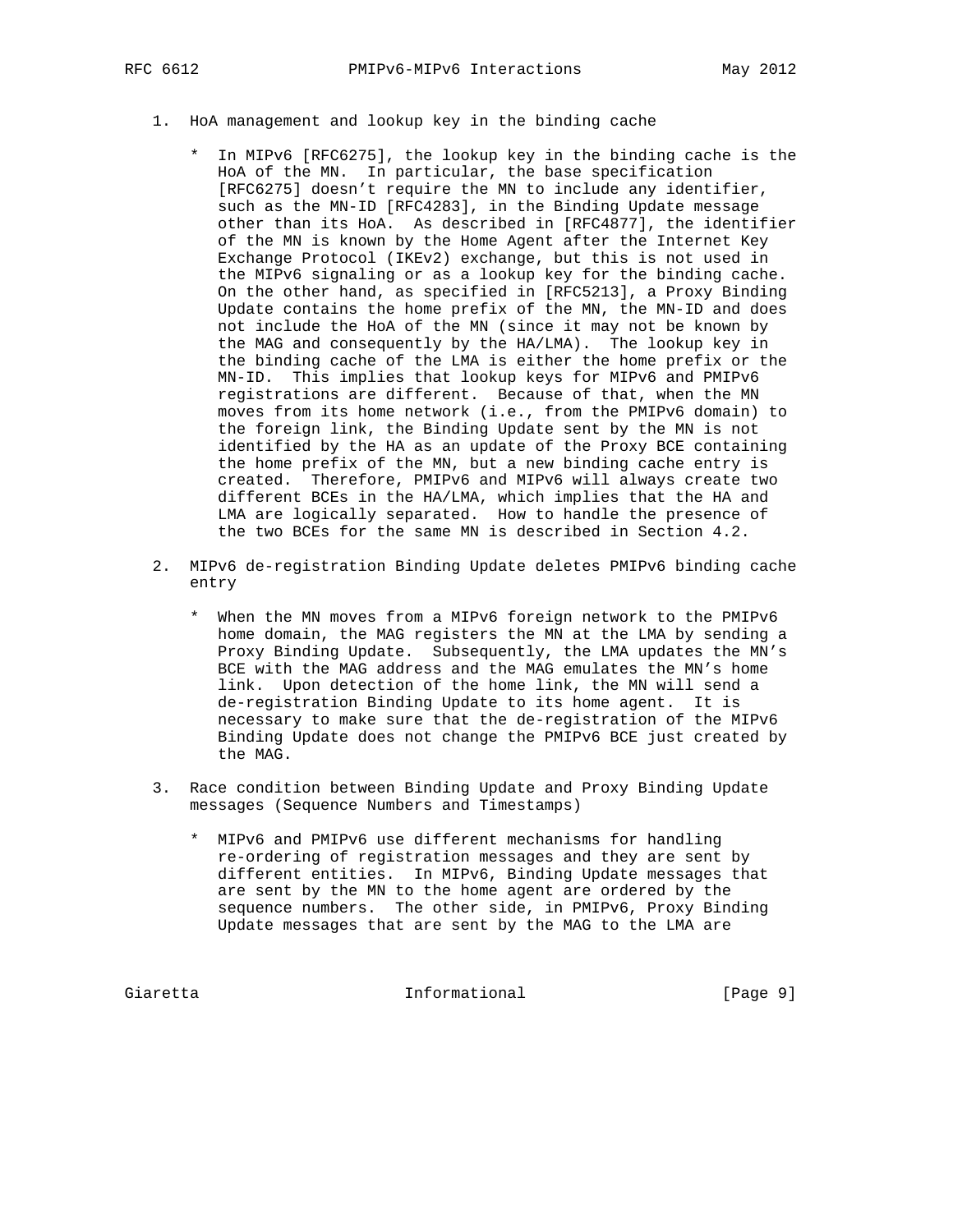ordered by a timestamp option. When the MN moves from one access where Mobile IP is used to another access when Proxy Mobile IP is used, delay in the mobility signaling sent may imply adverse situations. For example, if the MN sends a Mobile IP Binding Update from access A before moving to access B and this Binding Update gets delayed (e.g., a refresh Binding Update), the Binding Update may reach the combined LMA/HA after the Proxy Binding Update sent by the MAG, re-directing packets to access A even after the MN has moved to access B.

- 4. Threat of compromised MAG
	- \* In the MIPv6 base specification [RFC6275], there is a strong binding between the HoA registered by the MN and the Security Association (SA) used to modify the corresponding BCE.
	- \* In the PMIPv6 specification [RFC5213], the MAG sends Proxy Binding Updates on behalf of a MN to update the BCE that corresponds to the MN's HoA. Since the MAG sends the Binding Updates, PMIPv6 requires SAs between each MAG and the LMA.
	- \* As described in [RFC4832], in PMIPv6, MAG compromise or impersonation is an issue. [RFC4832], Section 2.2, describes how a compromised MAG can harm the functionality of an LMA, e.g., manipulating the LMA's routing table (or binding cache).
	- \* In this mixed scenario, both host-based and network-based SAs are used to update the same binding cache entry at the HA/LMA (but see the first bullet of this list, as the entry may not be the same). Based on this consideration, the threat described in [RFC4832] is worse as it also affects hosts that are using the LMA/HA as MIPv6 HA and not using PMIPv6.

# 3.3. Issues Related to Scenario B

 In this scenario, there are two types of nodes in the access network: some nodes support MIPv6 while some others do not. The rationale behind such a scenario is that the nodes implementing MIPv6 manage their own mobility to achieve better performance, e.g., for inter technology handovers. Obviously, nodes that do not implement MIPv6 must rely on the network to manage their mobility; therefore, Proxy MIPv6 is used for those nodes.

 Based on the current PMIPv6 solution described in [RFC5213], in any link of the PMIPv6 domain, the MAG emulates the MN's home link, advertising the home link prefix to the MN in a unicast Router Advertisement message. This ensures that the IP address of the MN is

Giaretta 10 Informational [Page 10]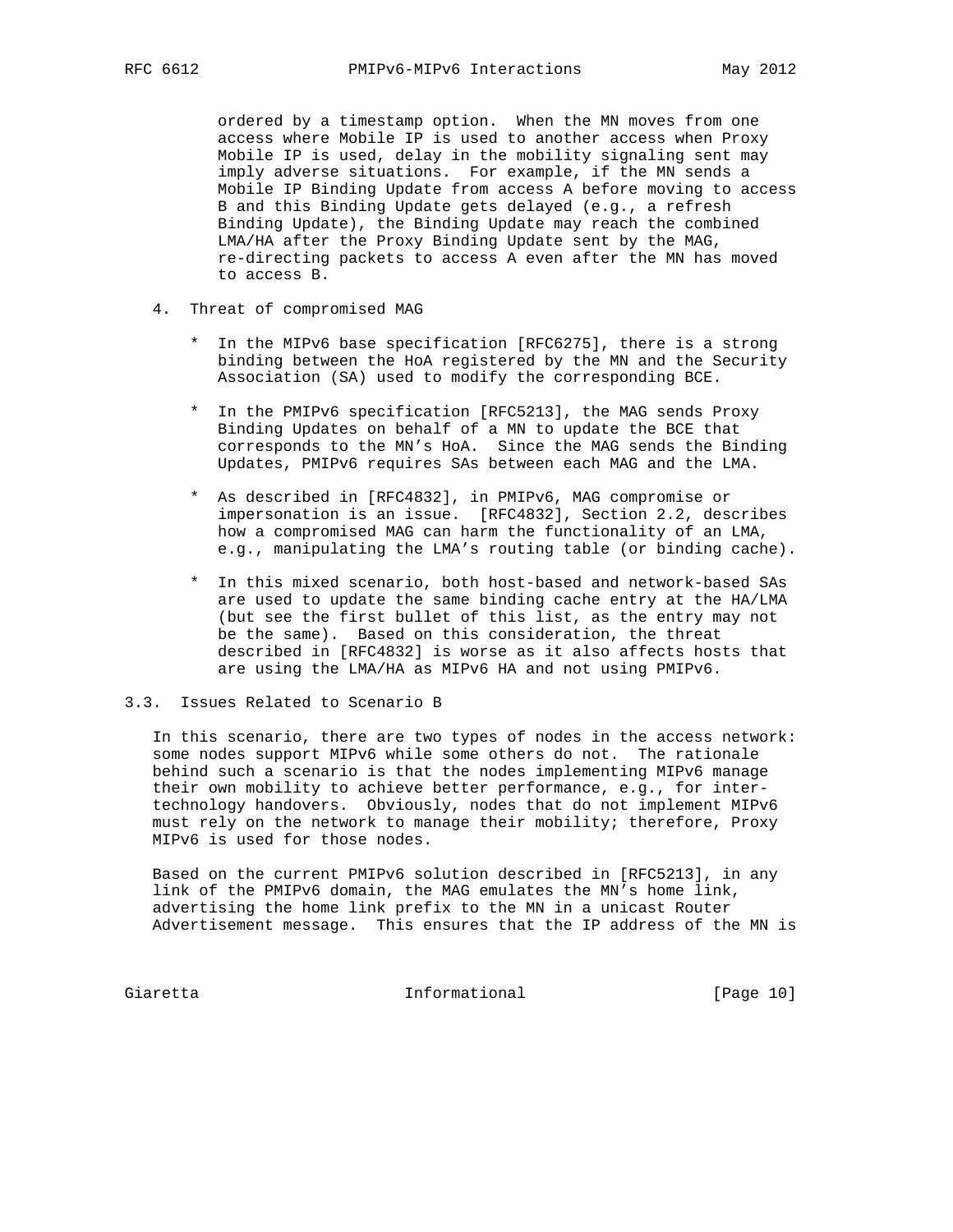still considered valid by the MN itself. The home network prefix (and any other information needed to emulate the home link) is included in the MN's profile that is obtained by the MAG via context transfer or via a policy store.

 However, in case there are nodes that implement MIPv6 and want to use this protocol, the network must offer MIPv6 service to them. In such a case, the MAG should not emulate the home link. Instead of advertising the MN-HNP, the MAG should advertise the topologically correct local IP prefix, i.e., the prefix belonging to the MAG, so that the MN detects an IP movement, configures a new CoA, and sends a MIPv6 Binding Update based on [RFC6275].

- 4. Analysis of Possible Solutions
- 4.1. Solutions Related to Scenario A.1

 As mentioned in Section 3.1, there are no significant issues in this scenario.

 Figures 5 and 6 show a scenario where an MN is moving from one PMIPv6 domain to another, based on the scenario of Figure 1. In Figure 5, the MN moves from an old MAG to MAG2 in the same PMIPv6 domain: this movement triggers a PBU to LMA1 and the updating of the binding cache at the LMA1. There is no MIPv6 signaling as the CoA\_1 registered at the HA is the HoA for the PMIPv6 session. In Figure 6, the MN moves from MAG2 in the LMA1 PMIPv6 domain to MAG3 in a different PMIPv6 domain: this triggers the PMIPv6 signaling and the creation of a binding at the LMA2. On the other hand, the local address of the mobile node is changed, as the LMA has changed; therefore, the MN sends a MIPv6 Binding Update to the HA with the new CoA\_2.

Giaretta 10 Informational [Page 11]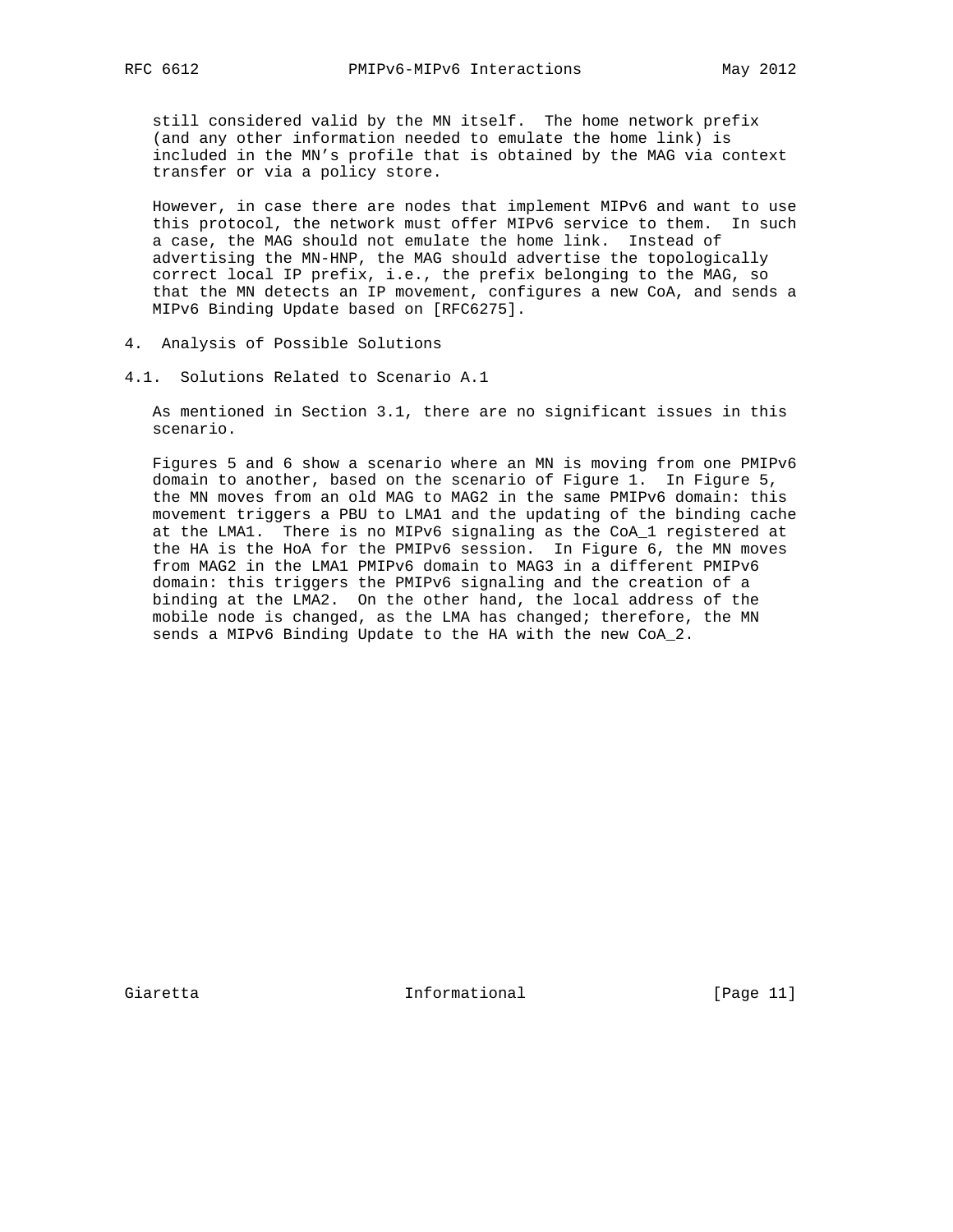





Giaretta 10 Informational [Page 12]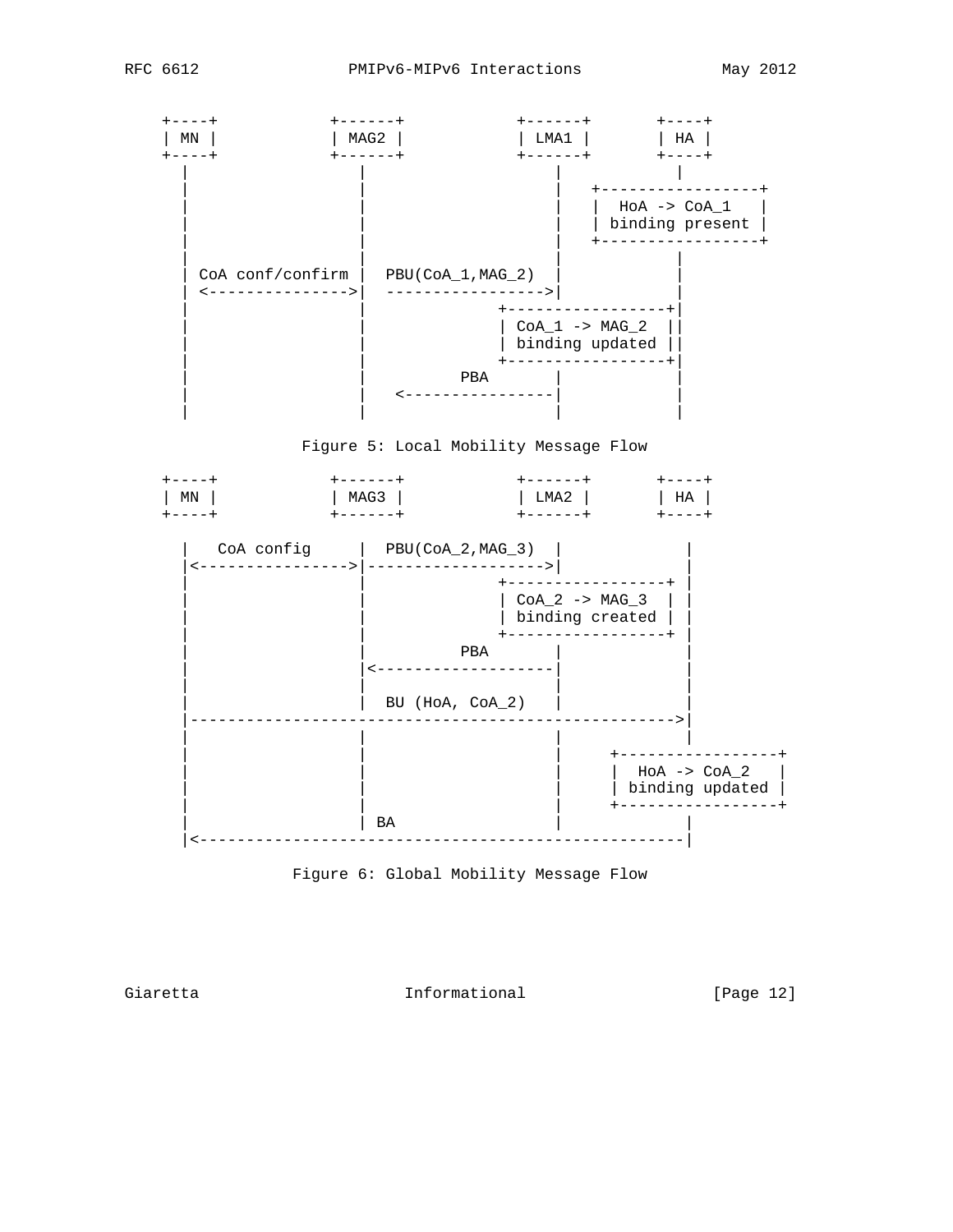## 4.2. Solutions Related to Scenario A.2

 As described in Section 3.2, in this scenario, the MN relies on PMIPv6 as long as it is in the PMIPv6 domain. The MN then uses MIPv6 whenever it moves out of the PMIPv6 domain, which basically implies that the MIPv6 home link is a PMIPv6 domain.

 Analyzing the issues described in Section 3.2, it is clear that most of them are applicable only to the case where there is a common BCE for the PMIPv6 registration and the MIPv6 registration. Issue 1, on how the two protocols identify the BCE, is valid only in the case in which we assume that a PMIPv6 message has any value for a MIPv6 BCE. Also, Issues 2 and 3 are not applicable in the case in which different logical BCEs are used by the LMA and the HA. For this reason, it is recommended that when the MIPv6 home link is implemented as a PMIPv6 domain, the HA/LMA implementation treat the two protocols as independent.

 In more detail, the following principles should be followed by the HA/LMA implementation:

- o PMIPv6 signaling does not overwrite any MIPv6 BCE. In particular, when a PMIPv6 BCE is created for an MN that has previously created a MIPv6 BCE, the MIPv6 BCE of the MN is not overwritten, and a new PMIPv6 BCE is created.
- o The downlink packets in the case where both the MIPv6 BCE and PMIPv6 BCE exist are processed as follows:
	- 1. The MIPv6 BCE is processed first. If the destination address of the received downlink packet matches the BCE of the HA, the packet is forwarded by encapsulating it with the CoA contained in the BCE.
	- 2. If the destination address does not match the MIPv6 BCE, the BCE created by PMIPv6 is applied, and the packets are encapsulated to the registered MAG.

 The following subsections provide a description of the procedures that will be followed by the MN and HA/LMA based on the above principles. The analysis is performed in two different subsections, depending on whether the MN moves from a PMIPv6 domain to a non- PMIPv6 domain or vice versa.

Giaretta 10 Informational [Page 13]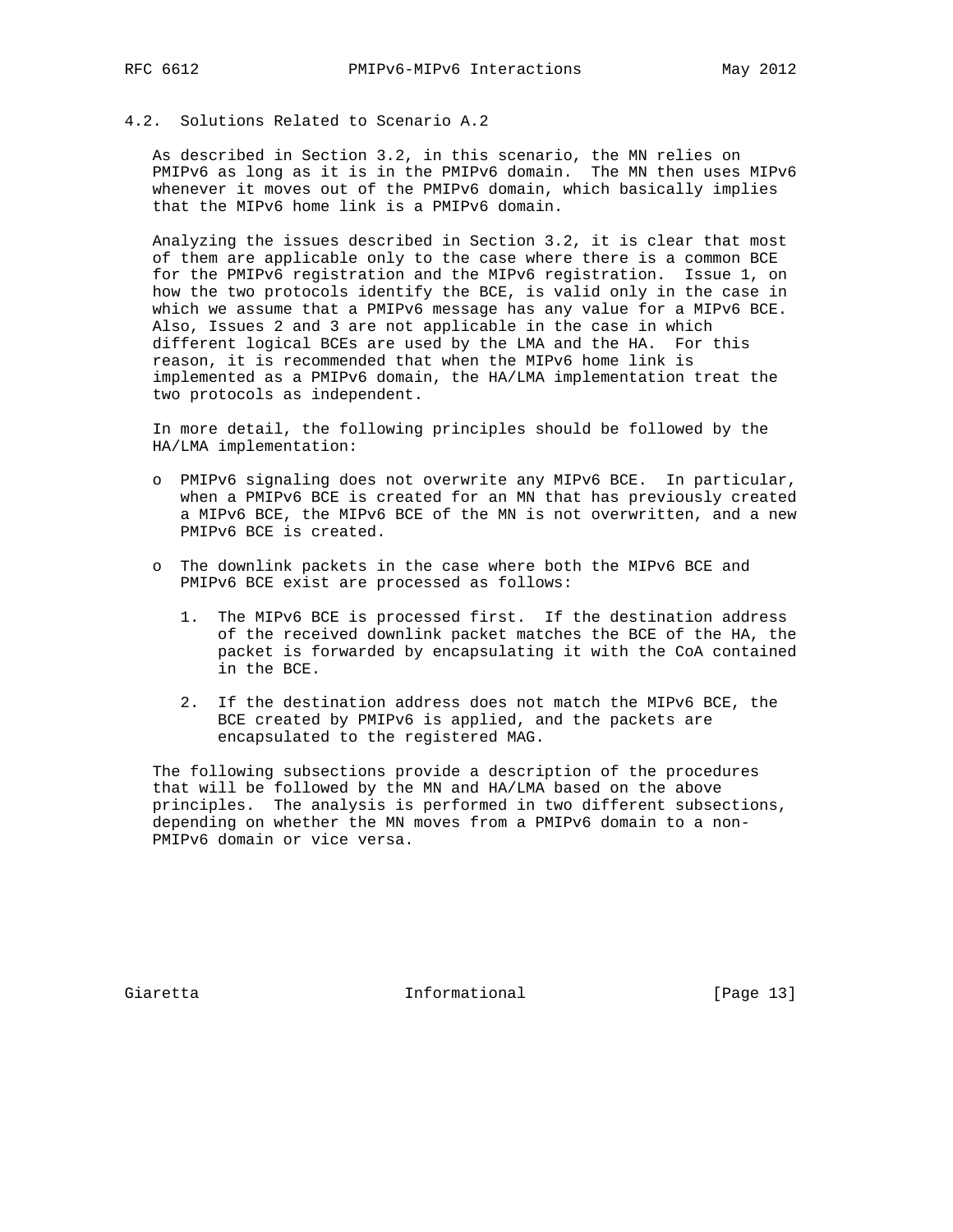## 4.2.1. Mobility from a PMIPv6 Domain to a Non-PMIPv6 Domain

 Let's assume the MN is attached to a PMIPv6 domain and there is a valid Proxy BCE at the LMA. Then, the MN moves to a different access network and starts using MIPv6 (e.g., because PMIPv6 is not supported). The MN needs to bootstrap MIPv6 parameters and send a MIPv6 Binding Update in order to have service continuity. Therefore, the following steps must be performed by the User Equipment (UE):

- o HA/LMA address discovery: the MN needs to discover the IP address of the LMA that has a valid BCE for its home network prefix. This is described in Section 3.2 as Issue 4.
- o SA establishment: the MN needs to establish an IPsec Security Association with the HA/LMA as described in [RFC4877].
- o HoA or home network prefix assignment: as part of the MIPv6 bootstrapping procedure, the HA assigns a MIPv6 HoA to the MN. This address must be the same the MN was using in the PMIPv6 domain.

 Since all these steps must be performed by the MN before sending the Binding Update, they have an impact on the handover latency experienced by the MN. For this reason, it is recommended that the MN establish the IPsec SA (and, consequently, be provided by the HA/ LMA with a MIPv6-HoA) when it is initialized. This implies that the MN has MIPv6 stack active while in the PMIPv6 domain, but as long as it is attached to the same PMIPv6 domain, it will appear to the MN as if it is attached to the home link.

 In order to establish the SA with the HA/LMA, the MN needs to discover the IP address of the LMA/HA while in the PMIPv6 domain. This can be done either based on DNS or based on DHCPv6, as described in [RFC5026] and [RFC6611]. The network should be configured so that the MN discovers or gets assigned the same HA/LMA that was serving as the LMA in the PMIPv6 domain. Details of the exact procedure are out of scope of this document.

 When the MN establishes the SA, it acquires an HoA based on [RFC5026]. However, based on PMIPv6 operations, the LMA knows only the home network prefix used by the MN and does not know the MN-HoA. For this reason, the MN must be configured to propose the MN-HoA as the HoA in the IKEv2 INTERNAL\_IP6\_ADDRESS attribute during the IKEv2 exchange with the HA/LMA. Alternatively, the HA/LMA can be configured to provide the entire home network prefix via the MIP6\_HOME\_LINK attribute to the MN as specified in [RFC5026]; based on this home network prefix, the MN can configure an HoA. Note that the SA must be bound to the MN-HoA used in the PMIPv6 domain as per

Giaretta 1nformational [Page 14]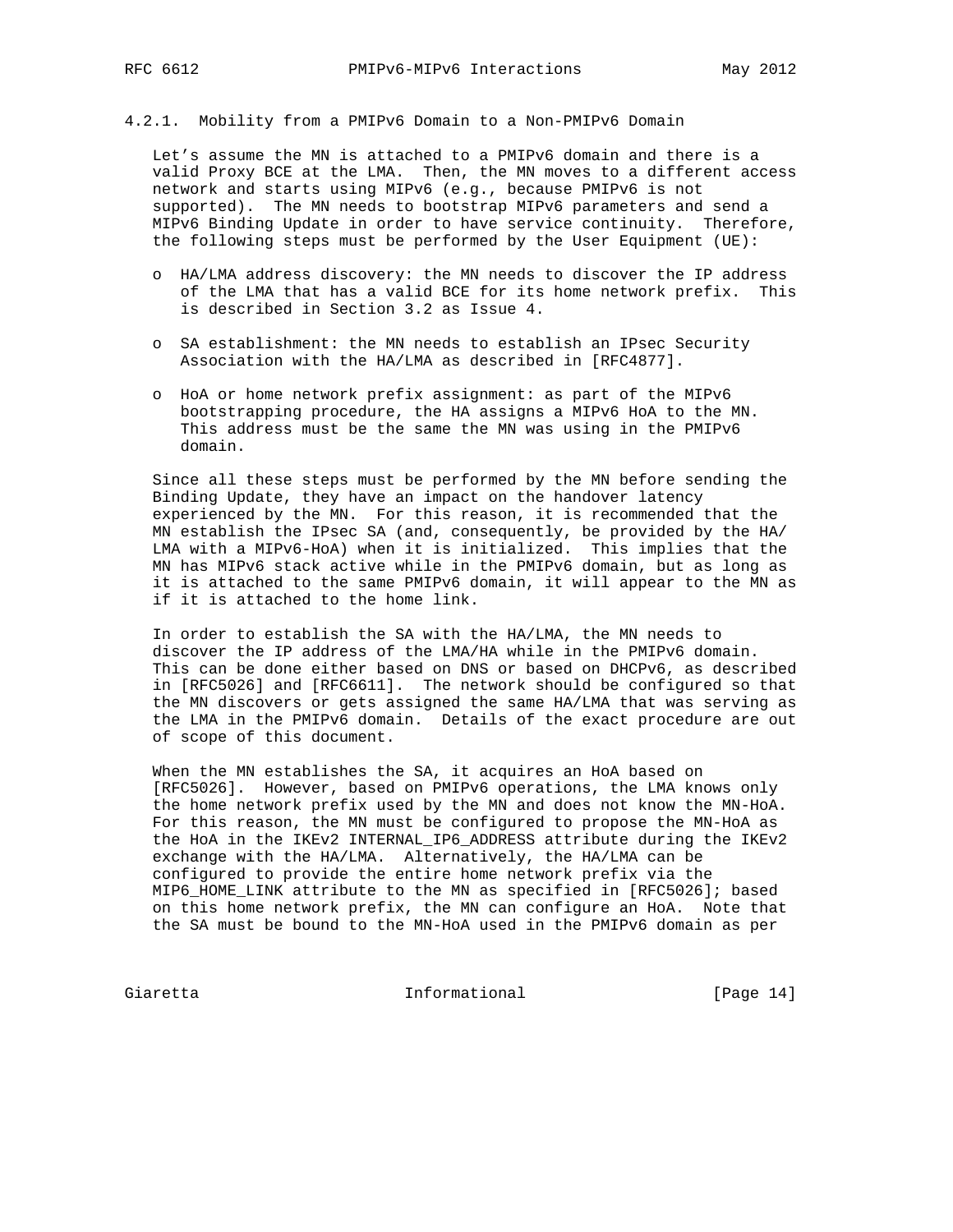[RFC4877]. Note that the home network prefix is shared between the LMA and HA, and this implies that there is an interaction between the LMA and the HA in order to assign a common home network prefix when triggered by PMIPv6 and MIPv6 signaling.

 When the MN hands over to an access network that does not support Proxy Mobile IPv6, it sends a Binding Update to the HA. The MN may set the R bit defined in the Network Mobility (NEMO) specification (implicit mode) [RFC3963] in order to indicate that the entire HNP is moved to the new CoA. A MIPv6 BCE is created irrespective of the existing PMIPv6 BCE. Packets matching the MIPv6 BCE are sent to the CoA present in the MIPv6 BCE. The PMIPv6 BCE will expire in the case in which the MAG does not send a refresh PBU.

4.2.2. Mobility from a Non-PMIPv6 Domain to a PMIPv6 Domain

 In this section, it is assumed that the MN is in a non-PMIPv6 access network, and it has bootstrapped MIPv6 operations based on [RFC5026]; therefore, there is valid binding cache for its MIPv6-HoA (or HNP in case of NEMO) at the HA. Then, the MN moves to a PMIPv6 domain that is configured to be the home link for the MIPv6-HoA the MN has been assigned.

 In order to provide session continuity, the MAG needs to send a PBU to the HA/LMA that was serving the MN. The MAG needs to discover the HA/LMA; however, [RFC5213] assumes that the LMA is assigned to the MAG or discovered by the MAG when the MN attaches to the MAG. The exact mechanism is not specified in [RFC5213]. A detailed description of the necessary procedure is out of the scope of this document. Note that the MAG may also rely on static configuration or lower-layer information provided by the MN in order to select the correct HA/LMA.

 The PBU sent by the MAG creates a PMIPv6 BCE for the MN that is independent of the MIPv6 BCE. Traffic destined to the MIPv6-HoA (or to the HNP in case the MN had set the flag R in the last BU) is still forwarded to the CoA present in the MIPv6 BCE. When the MN wants to use the HoA directly from the home link, it sends a de-registration message and, at that point only, the PMIPv6 BCE is present.

4.3. Solutions Related to Scenario B

 The solution for this scenario depends on the access network being able to determine that a particular MN wants to use Mobile IPv6. This requires a solution at the system level for the access network and may require knowledge of the detailed configuration and software capabilities of every MN in the system. These issues are out of the scope of this document.

Giaretta 10 Informational [Page 15]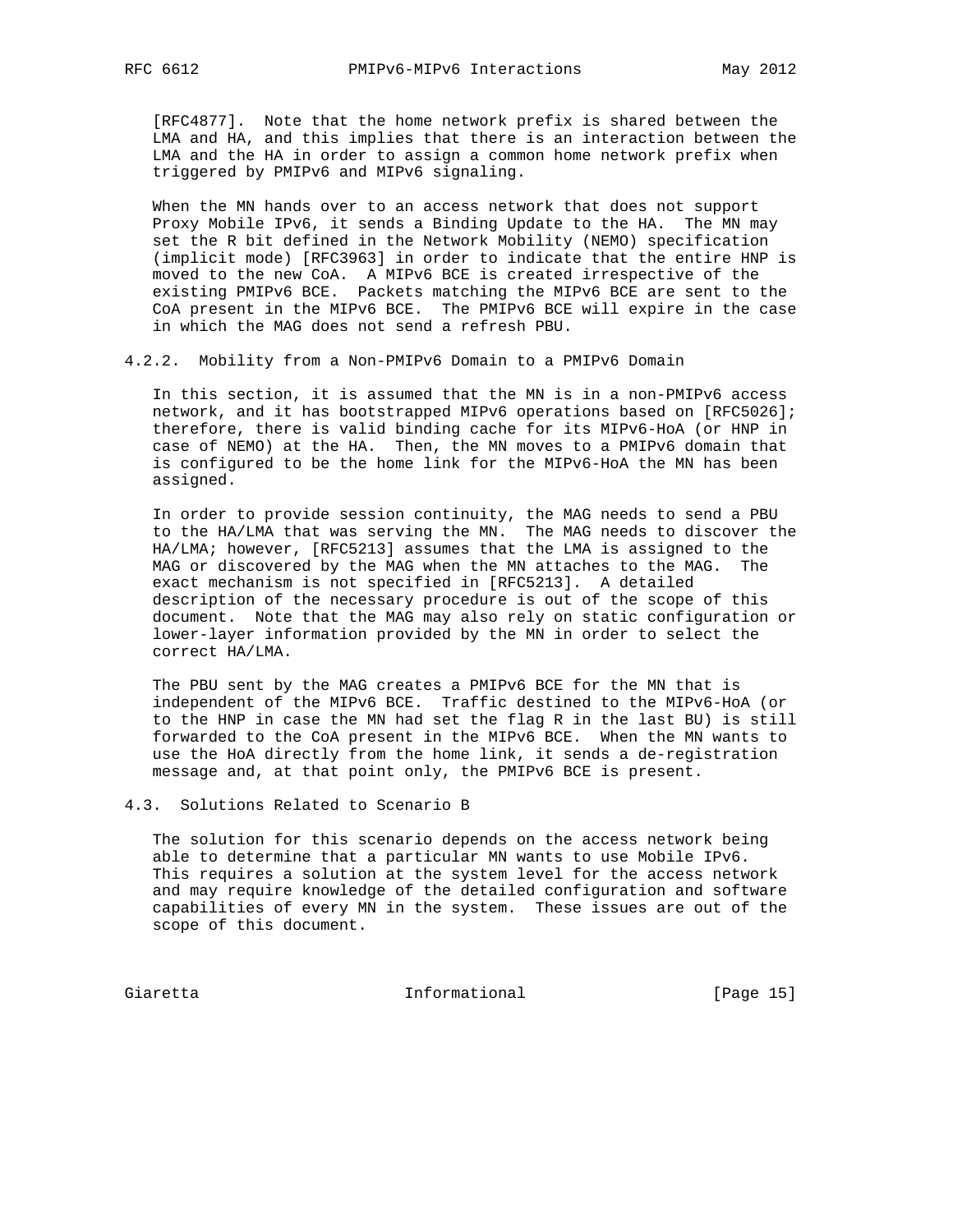## 5. Security Considerations

 Scenario A.1 does not introduce any new security issues in addition to those described in [RFC5213] or [RFC6275].

 For Scenario A.2, this document requires that the a home agent that also implements the PMIPv6 LMA functionality should allow both the MN and the authorized MAGs to modify the BCEs for the MN. Note that the compromised MAG threat described in [RFC4832] also applies here in a more severe form as explained in Section 3.2. Scenario B relies on the secure identification of MNs and their capabilities so that the right service can be provided for the right MNs. For instance, a malicious MN should not get the HoA of some other node assigned to it, and a MN that desires to employ its own mobility management should be able to do so. The ability to identify nodes is already a requirement in [RFC5213], but Scenario B adds a requirement on identification of node capabilities.

#### 6. Contributors

Kuntal Chowdhury - kuntal@hotmail.com

Vijay Devarapalli - vijay.devarapalli@azairenet.com

Sri Gundavelli - sgundave@cisco.com

Suresh Krishnan - suresh.krishnan@ericsson.com

Ahmad Muhanna - amuhanna@nortel.com

Hesham Soliman - Hesham@elevatemobile.com

George Tsirtsis - tsirtsis@googlemail.com

Genadi Velev - Genadi.Velev@eu.panasonic.com

Kilian Weniger - Kilian.Weniger@googlemail.com

7. Acknowledgements

 This document is a merge of four different documents: "Proxy Mobile IPv6 and Mobile IPv6 interworking issues" (April 2007), "Proxy Mobile IPv6 and Mobile IPv6 interworking" (April 2007), "Behavior of Collocated HA/LMA" (October 2008), and "Interactions between PMIPv6 and MIPv6: scenarios and related issues" (November 2007). Thanks to the authors and editors of those documents.

Giaretta **Informational** [Page 16]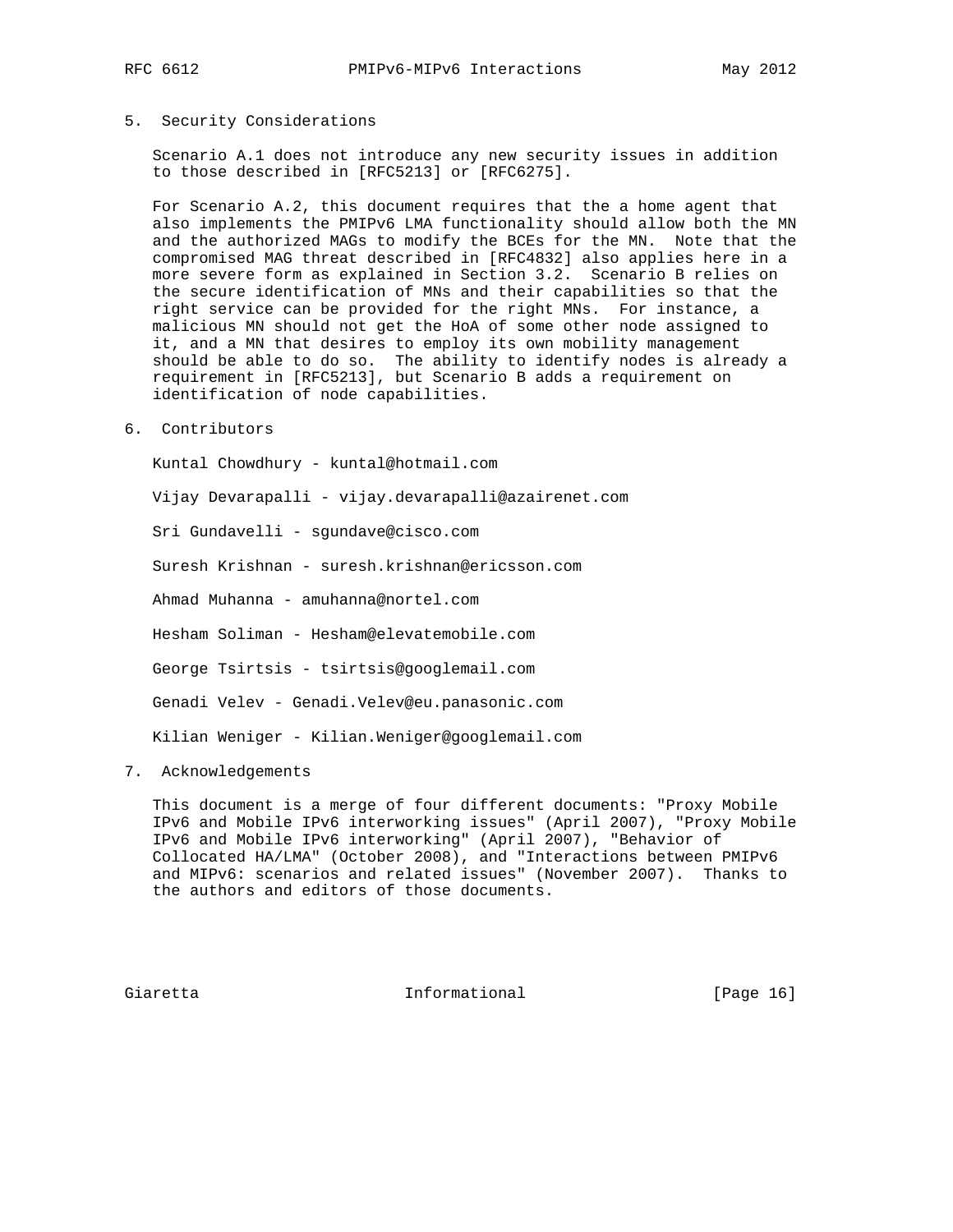The authors would also like to thank Jonne Soininen and Vidya Narayanan, NETLMM WG chairs, for their support.

- 8. References
- 8.1. Normative References
	- [RFC3963] Devarapalli, V., Wakikawa, R., Petrescu, A., and P. Thubert, "Network Mobility (NEMO) Basic Support Protocol", RFC 3963, January 2005.
	- [RFC4832] Vogt, C. and J. Kempf, "Security Threats to Network-Based Localized Mobility Management (NETLMM)", RFC 4832, April 2007.
	- [RFC4877] Devarapalli, V. and F. Dupont, "Mobile IPv6 Operation with IKEv2 and the Revised IPsec Architecture", RFC 4877, April 2007.
	- [RFC5026] Giaretta, G., Kempf, J., and V. Devarapalli, "Mobile IPv6 Bootstrapping in Split Scenario", RFC 5026, October 2007.
	- [RFC5213] Gundavelli, S., Leung, K., Devarapalli, V., Chowdhury, K., and B. Patil, "Proxy Mobile IPv6", RFC 5213, August 2008.
	- [RFC5380] Soliman, H., Castelluccia, C., ElMalki, K., and L. Bellier, "Hierarchical Mobile IPv6 (HMIPv6) Mobility Management", RFC 5380, October 2008.
	- [RFC6275] Perkins, C., Johnson, D., and J. Arkko, "Mobility Support in IPv6", RFC 6275, July 2011.
	- [RFC6611] Chowdhury, K., Ed. and A. Yegin, "Mobile IPv6 (MIPv6) Bootstrapping for the Integrated Scenario", RFC 6611, May 2012.
- 8.2. Informative References
	- [RFC3753] Manner, J. and M. Kojo, "Mobility Related Terminology", RFC 3753, June 2004.
	- [RFC4283] Patel, A., Leung, K., Khalil, M., Akhtar, H., and K. Chowdhury, "Mobile Node Identifier Option for Mobile IPv6 (MIPv6)", RFC 4283, November 2005.

Giaretta **Informational** [Page 17]